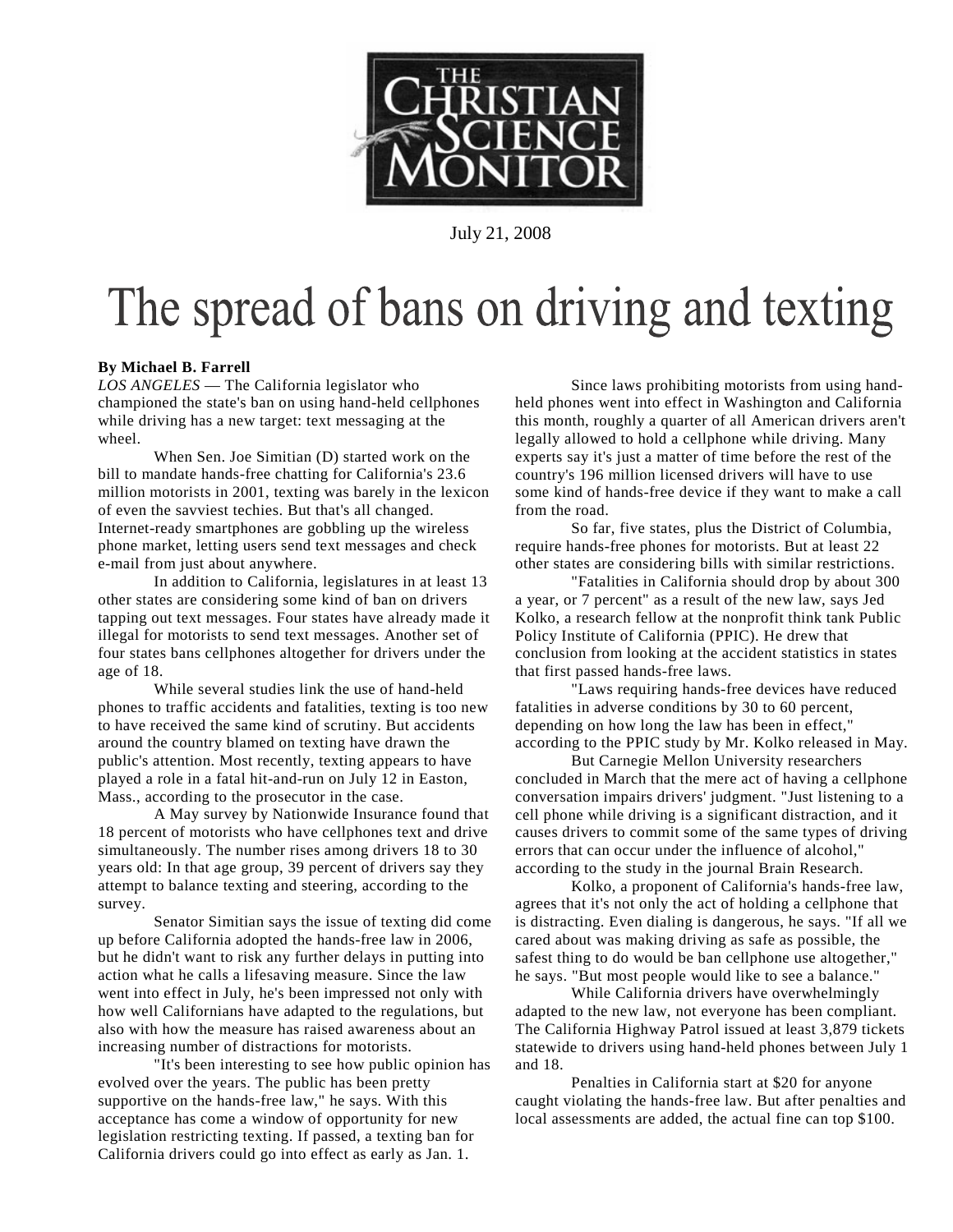# **THE ORANGE COUNTY**

December 28, 2008

## **New Year brings texting ban**

Starting Jan. 1, drivers can be fined for sending text messages.

**By ELYSSE JAMES** THE ORANGE COUNTY REGISTER

 On New Year's Day, drivers will need to keep their eyes on the road and their hands off their cell phones. On Jan. 1, a new law goes into effect prohibiting text messaging while driving.

 "You see it every day when you're in your car," said Jaime Coffee, spokeswoman for the California Highway Patrol in Sacramento. "At some point, you'll see people text messaging."

 Gov. Arnold Schwarzenegger signed SB28 in September. The bill is a follow-up to the handsfree cell phone law, which requires drivers to use a handsfree device while talking on the phone.

 But drivers were still allowed to text message, "an action that requires hands off the wheel and eyes on the road," said Sen. Joe Simitian, the author of the bill and a representative for Santa Clara, San Mateo and Santa Cruz counties.

 "Texting while driving is so obviously unsafe it's hard to believe anyone would attempt it," he said. "We have 5 to 6 million folks out there driving while texting."

 Simitian said he introduced the bill because he thinks it'll save lives. More than half the people who text message, he said, do it while driving. The bill applies to any text-based communication including instant messaging and email. Anyone caught sending a message faces a \$20 fine the first time and a \$50 fine each subsequent time, but no points are added to the driver's record.

 "My goal is to save lives, not raise revenue, so the fines are modest," Simitian said. "But what people sometimes miss is that's just a base fine. By the time you pay the court cost and penalties, the out-of-pocket cost is more likely to be \$100 for the first offense and \$200 for the second offense."

 Text messaging while driving is considered a primary violation, so officers can pull over any vehicle if they see the driver texting. Looking up a phone number or dialing is not considered a text message.

 "A lot of people are in for a wake-up call," Coffee said. She suggests drivers pull over and stop somewhere off the freeway, such as a parking lot, before reading or responding to text messages.

 It took Simitian six years to pass the law requiring hands-free

devices for phones, but it took just six months to pass the laws against text messaging while driving, which he attributes to public knowledge about text messaging and support for the bill.

 The biggest challenge to the hands-free cell phone bill was dealing with communication and technology issues and keeping the bill's language neutral so as not to single out a particular type of technology. But the text message bill was much simpler.

 "This was a hard one for anyone to oppose," Simitian said. "There were certainly votes against it. But it's hard for people to make the argument that folks would be safer if more were out their driving while texting."

 No groups have registered opposition to the bill. Supporters include the AAA California State Automobile Association and Automobile Club, the Association of California Insurance Companies, AT&T, the California Bicycle Coalition, the Center for Auto Safety, Consumers for Auto Reliability and Safety, Liberty Mutual, Motorola, the National Traffic Safety Institute, Nationwide Insurance, the Personal Insurance Federation of California, State Farm, T-Mobile and Verizon Wireless.